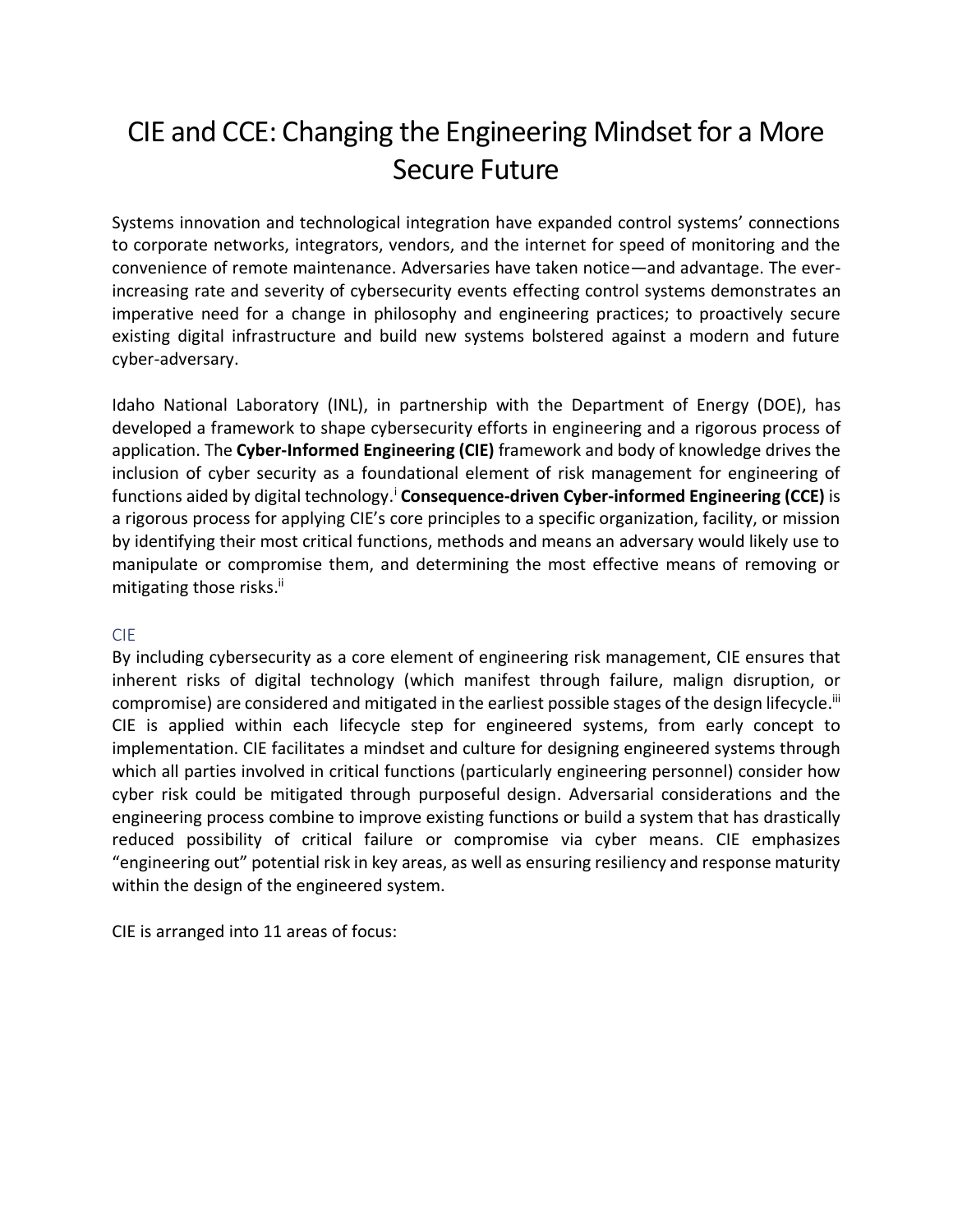

## **CCE**

CCE puts CIE's cybersecurity in engineering concepts into practice at an organization by considering their most critical functions from an adversarial perspective.<sup>iv</sup> CCE begins with an assumption that a sophisticated and determined adversary *will* compromise an organization, but that it *is* possible to determine which functions could cause critical impact if manipulated and plan high-impact defensive measures against an adversary's interference.

INL walks an organization through core components of CIE in CCE's 4-phase process to evaluate and remove or mitigate weaknesses in their critical functions:<sup>v</sup>